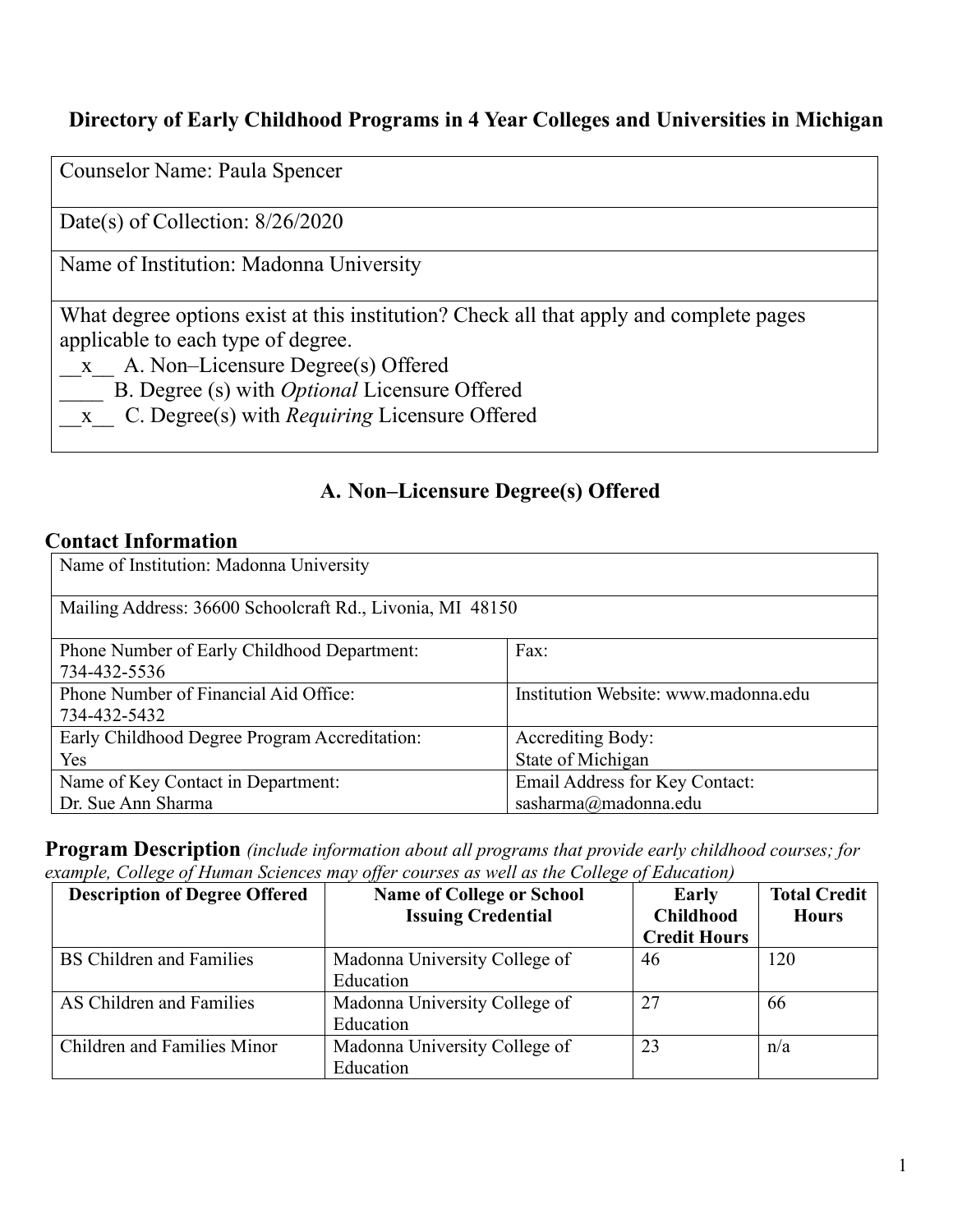# **Program Information**

| Requirements for admission to early childhood (EC)                                                                      | Students must meet requirements for                                                                                                                        |
|-------------------------------------------------------------------------------------------------------------------------|------------------------------------------------------------------------------------------------------------------------------------------------------------|
| degree program. Include admission requirements<br>Requirements to enroll in EC classes. List any special                | admission to Madonna University<br>2.0 GPA or higher                                                                                                       |
| prerequisites                                                                                                           |                                                                                                                                                            |
| Number of courses focused on birth-to-three intervention?                                                               | $\mathbf{1}$                                                                                                                                               |
| Number of courses focused on early childhood special<br>education?                                                      | $\overline{2}$                                                                                                                                             |
| Average # of EC courses offered each term                                                                               | 15                                                                                                                                                         |
| Average # of EC courses offered online each term                                                                        | $\overline{2}$                                                                                                                                             |
| Average # of EC courses offered in summer term                                                                          | $2 - 3$                                                                                                                                                    |
| Average # of courses offered in Spanish each term                                                                       | None                                                                                                                                                       |
| Average # of EC courses offered per Term (not summer)<br>at night                                                       | 2/3 of the courses                                                                                                                                         |
| Average # of EC courses offered per term (not summer)<br>on Saturday                                                    | None                                                                                                                                                       |
| Average $#$ of EC students per advisor.                                                                                 | ECE students have two advisors- one for the<br>College of Education and one for Early<br>Childhood courses only. Personalized planning<br>for all students |
| # total T.E.A.C.H. Early Childhood® BA Scholarships in<br>Fiscal Year (FY) 2019-20                                      | 10                                                                                                                                                         |
| Satellite campuses with EC courses (number and location)                                                                | None                                                                                                                                                       |
| Tuition cost per credit hour offered for on-campus, seated<br>courses in FY 2020-21                                     | \$800                                                                                                                                                      |
| Fees for on-campus, seated courses in FY 2020-21                                                                        | Varies                                                                                                                                                     |
| Tuition cost per credit hour offered for online/distance<br>learning courses in FY 2020-21                              | Same as on campus                                                                                                                                          |
| Fees for online/distance learning courses offered in FY<br>2020-21                                                      | Same as on campus                                                                                                                                          |
| List all 2-year schools with whom EC articulation<br>agreements are in place                                            | Oakland C.C, Wayne County C.C.D.,<br>Schoolcraft C.C., Washtenaw C.C., St. Clair<br>C.C., Mott C.C, Henry Ford C.C.                                        |
| Provide link or text which describes student degree<br>transfer policy (from<br>2-year institutions to this university) | http://www.madonna.edu/admissions/undergra<br>duate-students/transfer-students                                                                             |
| Average # of EC courses offered per Term in accelerated<br>format (courses offered in 6 to 8 weeks)                     | $2 - 3$                                                                                                                                                    |
| Provide # of degrees awarded by type in FY 2019/20                                                                      | Approximation: 15                                                                                                                                          |
| Immigration status verified for admission                                                                               | No                                                                                                                                                         |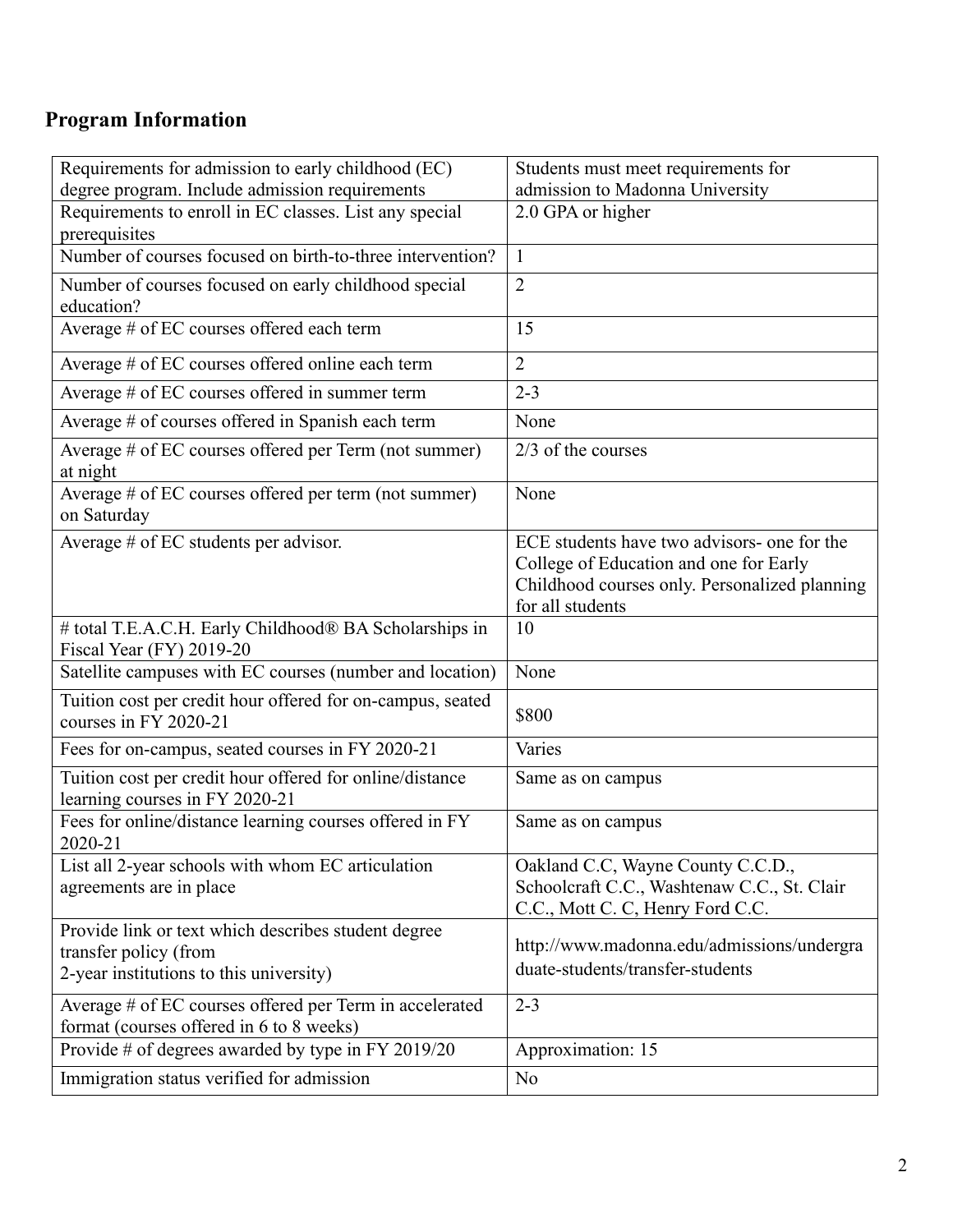## **C. Degree(s) with** *Requiring* **Licensure Offered**

### **Contact Information**

| Name of Institution: Madonna University                   |                                |  |
|-----------------------------------------------------------|--------------------------------|--|
| Mailing Address: 36600 Schoolcraft Rd., Livonia, MI 48150 |                                |  |
| <b>Phone Number of Department:</b>                        | Fax:                           |  |
| 734-432-5536                                              | 734-432-5504                   |  |
| Phone Number of Financial Aid Office:                     | <b>Institution Website:</b>    |  |
| 734-432-5432                                              | www.madonna.edu                |  |
| Degree Program Accreditation:                             | <b>Accrediting Body:</b>       |  |
| Yes                                                       | <b>CAEP</b>                    |  |
| Name of Key Contact in Department:                        | Email Address for Key Contact: |  |

## **Program Description**

| <b>Description of</b><br><b>Degree Offered</b> | <b>Description of License</b> | <b>Name of College or School</b><br><b>Issuing Credential</b> | <b>Early</b><br><b>Childhood</b><br><b>Credit Hours</b> | <b>Total</b><br><b>Credit</b><br><b>Hours</b> |
|------------------------------------------------|-------------------------------|---------------------------------------------------------------|---------------------------------------------------------|-----------------------------------------------|
| <b>BA</b> in Early                             | Michigan Elementary           | Madonna University College                                    | 33                                                      | 125                                           |
| Childhood                                      | <b>Education Teaching</b>     | of Education                                                  |                                                         |                                               |
| Education and                                  | Certificate with an           |                                                               |                                                         |                                               |
| Elementary                                     | Early Childhood (ZS)          |                                                               |                                                         |                                               |
| Education                                      | Endorsement                   |                                                               |                                                         |                                               |

## **Program Information**

| Requirements for admission to early childhood (EC)     | Contact the College of Education.             |
|--------------------------------------------------------|-----------------------------------------------|
| degree program. Include admission requirements         | GPA of 2.75 or higher in major, minor and     |
|                                                        | Professional Ed sequence; successful          |
|                                                        | completion of PRE or SAT cut scores; two      |
|                                                        | personal/professional recommendations; signed |
|                                                        | plan of study; admission to College of        |
|                                                        | Education.                                    |
|                                                        |                                               |
|                                                        |                                               |
| Requirements to enroll in EC classes. List any special | 2.75 GPA or higher                            |
| prerequisites like placement tests                     |                                               |
| Number of courses focused on birth-to-three            | 1                                             |
| intervention?                                          |                                               |
| Number of courses focused on early childhood special   | $\overline{2}$                                |
|                                                        |                                               |
| education?                                             |                                               |
| Average # of EC courses offered each term              | 6                                             |
| Average # of EC courses offered online each term       | 2                                             |